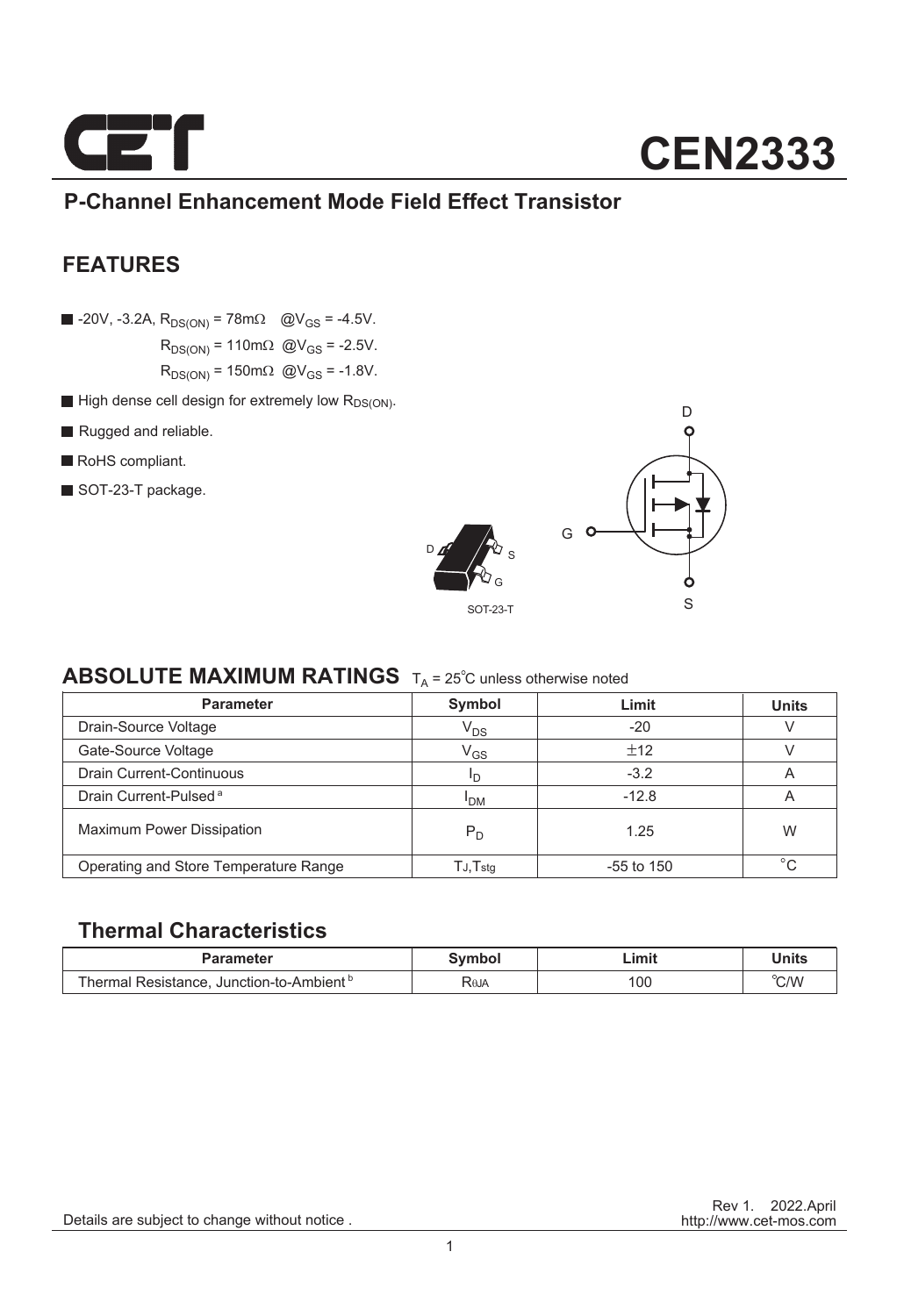

### **Electrical Characteristics**  $T_A = 25^\circ \text{C}$  unless otherwise noted

| <b>Parameter</b>                                              | Symbol                               | <b>Test Condition</b>                             | <b>Min</b> | <b>Typ</b> | <b>Max</b> | <b>Units</b> |  |  |  |
|---------------------------------------------------------------|--------------------------------------|---------------------------------------------------|------------|------------|------------|--------------|--|--|--|
| <b>Off Characteristics</b>                                    |                                      |                                                   |            |            |            |              |  |  |  |
| Drain-Source Breakdown Voltage                                | <b>BV<sub>DSS</sub></b>              | $V_{GS}$ = 0V, $I_D$ = -250µA                     | $-20$      |            |            | $\vee$       |  |  |  |
| Zero Gate Voltage Drain Current                               | $I_{DSS}$                            | $V_{DS}$ = -20V, $V_{GS}$ = 0V                    |            |            | $-1$       | μA           |  |  |  |
| Gate Body Leakage Current, Forward                            | $I_{GSSF}$                           | $V_{GS}$ = 12V, $V_{DS}$ = 0V                     |            |            | 100        | nA           |  |  |  |
| Gate Body Leakage Current, Reverse                            | <b>IGSSR</b>                         | $V_{GS}$ = -12V, $V_{DS}$ = 0V                    |            |            | $-100$     | nA           |  |  |  |
| On Characteristics <sup>c</sup>                               |                                      |                                                   |            |            |            |              |  |  |  |
| Gate Threshold Voltage                                        | $V_{GS(th)}$                         | $V_{GS} = V_{DS}$ , $I_D = -250 \mu A$            | $-0.4$     |            | $-1$       | $\vee$       |  |  |  |
|                                                               | $R_{DS(on)}$                         | $V_{GS}$ = -4.5V, $I_D$ = -3A                     |            | 65         | 78         | $m\Omega$    |  |  |  |
| <b>Static Drain-Source</b>                                    |                                      | $V_{GS}$ = -2.5V, $I_D$ = -2A                     |            | 85         | 110        | $m\Omega$    |  |  |  |
| On-Resistance                                                 |                                      | $V_{GS}$ = -1.8V, $I_D$ = -1A                     |            | 112        | 150        | $m\Omega$    |  |  |  |
| Dynamic Characteristics <sup>d</sup>                          |                                      |                                                   |            |            |            |              |  |  |  |
| Input Capacitance                                             | $C_{is\underline{s}}$                |                                                   |            | 435        |            | pF           |  |  |  |
| <b>Output Capacitance</b>                                     | $\text{C}_{\text{oss}}$              | $V_{DS}$ = -15V, $V_{GS}$ = 0V,<br>$f = 1.0$ MHz  |            | 70         |            | pF           |  |  |  |
| Reverse Transfer Capacitance                                  | $\text{C}_{\underline{\text{rss}}}$  |                                                   |            | 55         |            | pF           |  |  |  |
| Switching Characteristics <sup>d</sup>                        |                                      |                                                   |            |            |            |              |  |  |  |
| Turn-On Delay Time                                            | $t_{d(0n)}$                          |                                                   |            | 10         |            | ns           |  |  |  |
| Turn-On Rise Time                                             | t,                                   | $V_{DD}$ = -15V, $I_{D}$ = -1A,                   |            | 8          |            | ns           |  |  |  |
| Turn-Off Delay Time                                           | $t_{d(\text{off})}$                  | $V_{GS}$ = -4.5V, R <sub>GFN</sub> = 10 $\Omega$  |            | 42         |            | ns           |  |  |  |
| <b>Turn-Off Fall Time</b>                                     | t <sub>f</sub>                       |                                                   |            | 14         |            | ns           |  |  |  |
| <b>Total Gate Charge</b>                                      | $Q_q$                                |                                                   |            | 5.8        |            | nC           |  |  |  |
| Gate-Source Charge                                            | $\mathsf{Q}_{\underline{\text{gs}}}$ | $V_{DS}$ = -15V, $I_D$ = -3A,<br>$V_{GS} = -4.5V$ |            | 0.5        |            | nC           |  |  |  |
| Gate-Drain Charge                                             | $Q_{\text{ad}}$                      |                                                   |            | 1.8        |            | nC           |  |  |  |
| <b>Drain-Source Diode Characteristics and Maximun Ratings</b> |                                      |                                                   |            |            |            |              |  |  |  |
| Drain-Source Diode Forward Current <sup>b</sup>               | $\lg$                                |                                                   |            |            | $-1$       | A            |  |  |  |
| Drain-Source Diode Forward Voltage <sup>c</sup>               | $\rm V_{SD}$                         | $V_{GS} = 0V$ , $I_S = -1A$                       |            |            | $-1.2$     | V            |  |  |  |
| Notee .                                                       |                                      |                                                   |            |            |            |              |  |  |  |

**Notes :**<br>a.Repetitive Rating : Pulse width limited by maximum junction temperature.<br>b.Surface Mounted on FR4 Board, t < 5 sec.<br>c.Pulse Test : Pulse Width ≤ 300µs, Duty Cyde ≤ 2%.<br>d.Guaranteed by design, not subject to pr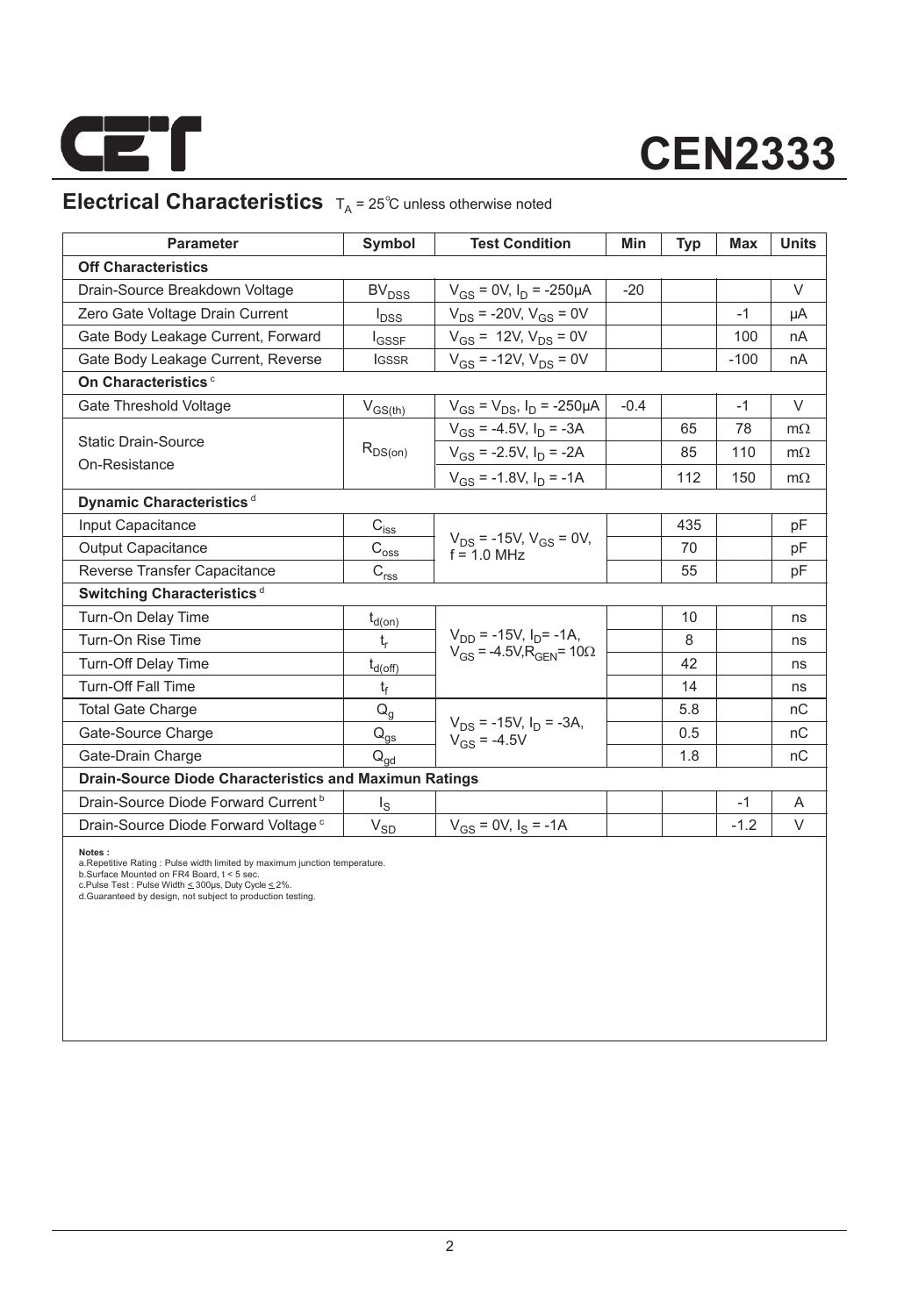



-VDS, Drain-to-Source Voltage (V)

#### **Figure 1. Output Characteristics**



**Figure 3. Capacitance**



**Figure 5. Gate Threshold Variation with Temperature**

## **CEN2333**



**Figure 2. Transfer Characteristics**



**Figure 4. On-Resistance Variation with Temperature**



**Figure 6. Body Diode Forward Voltage Variation with Source Current**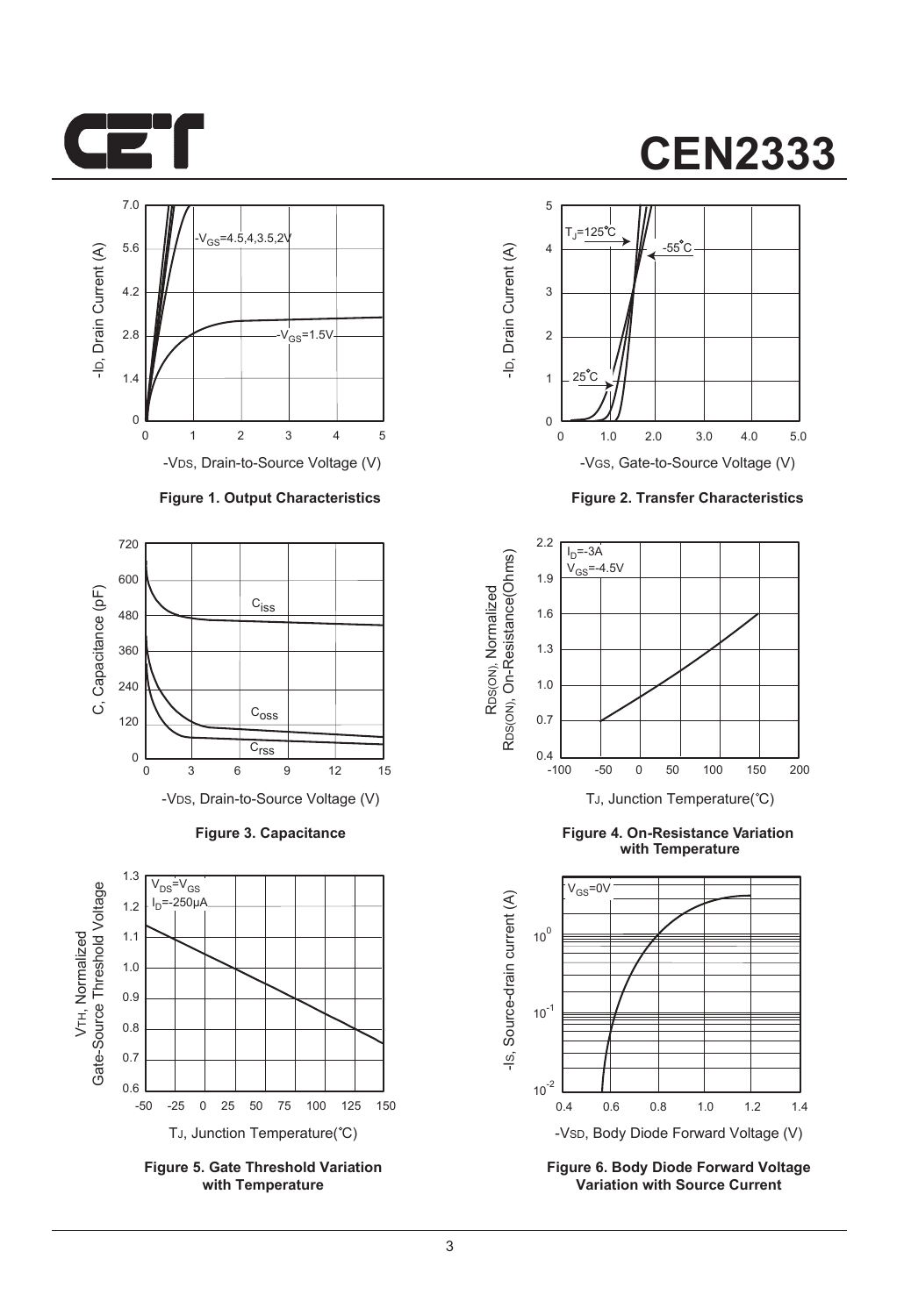



**Figure 7. Gate Charge**



**Figure 9. Breakdown Voltage Variation VS Temperature**





**Figure 8. Maximum Safe Operating Area**



**Figure 10. Switching Test Circuit Figure 11. Switching Waveforms**